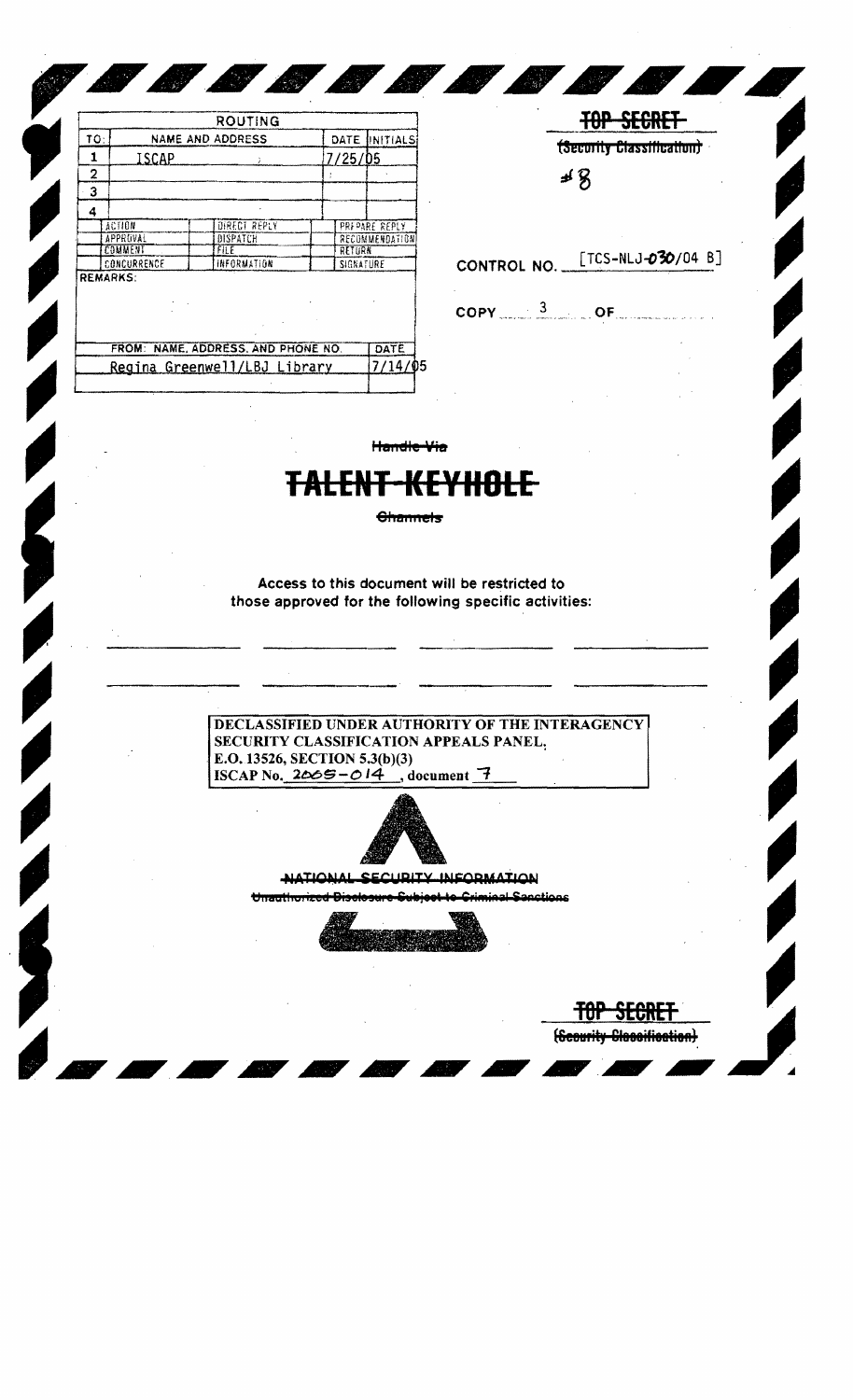t. Kritisk kr Michardy Rodery THE PRESIDENT'S Case of 04-257 BCAP Appeal DAILY BRIEF 11 JANUARY 1969 Portion identified as Portion identified as unresponsive to appeal unresponsive to appeal E.O. 13526, section 3.3(b)(3) 2. Soviet Union indi-

38

cates that the much-publicized flight by the Soviet supersonic transport on<br>31 December was its second. We do not know why the Soviets did not announce the first flight on 17 December, but we can only speculate that they did not want to compete with the upcoming Apollo. 8 flight for media coverage.

At Annex we discuss the design and performance problems the plane is encountering.

I DA SABABI KUMUM MANASI YA MATA TA KATA MATA MATA NA MATA WA TA MATA NA MATA TA TA TA TA TA TA TA TA TA TA TA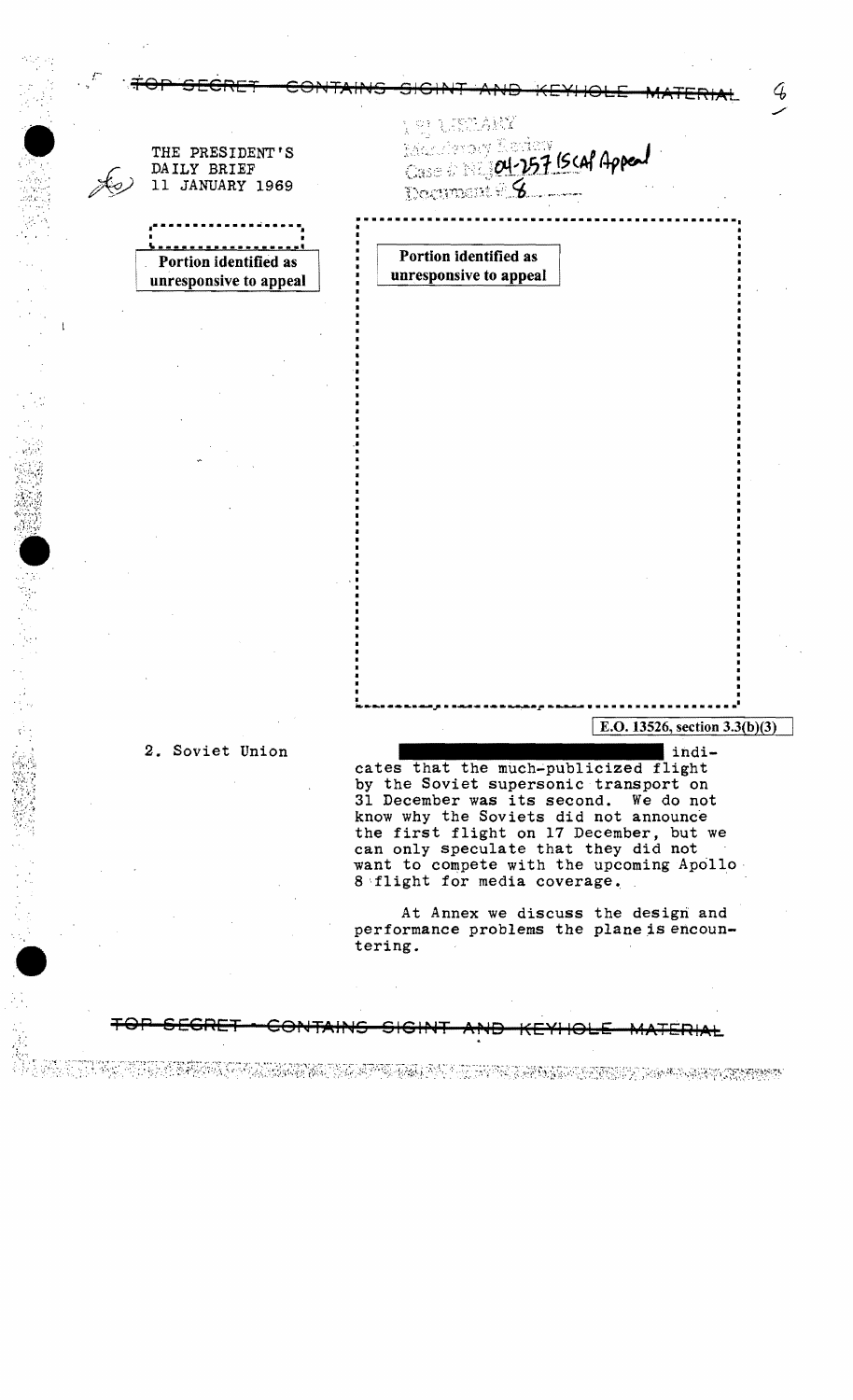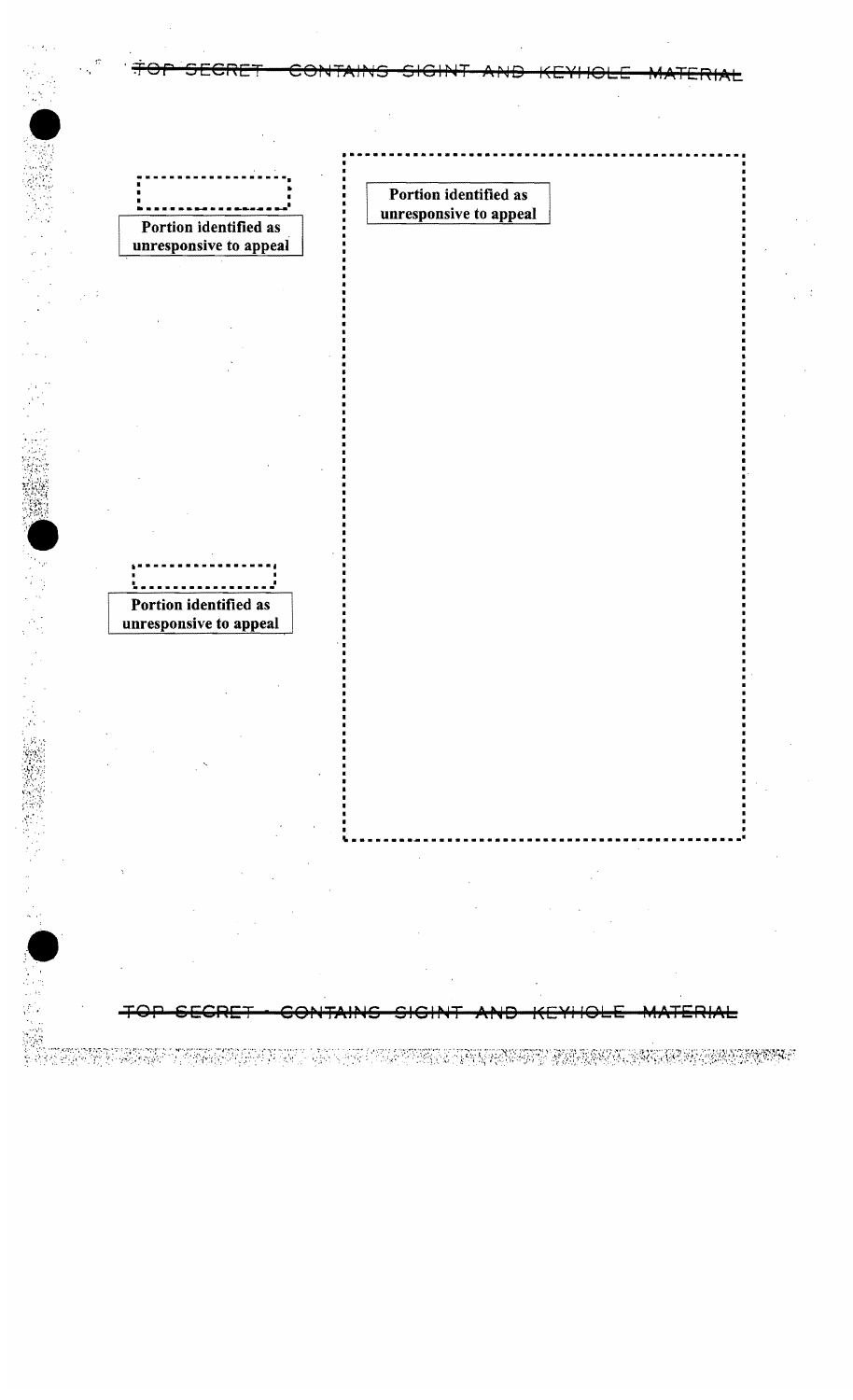